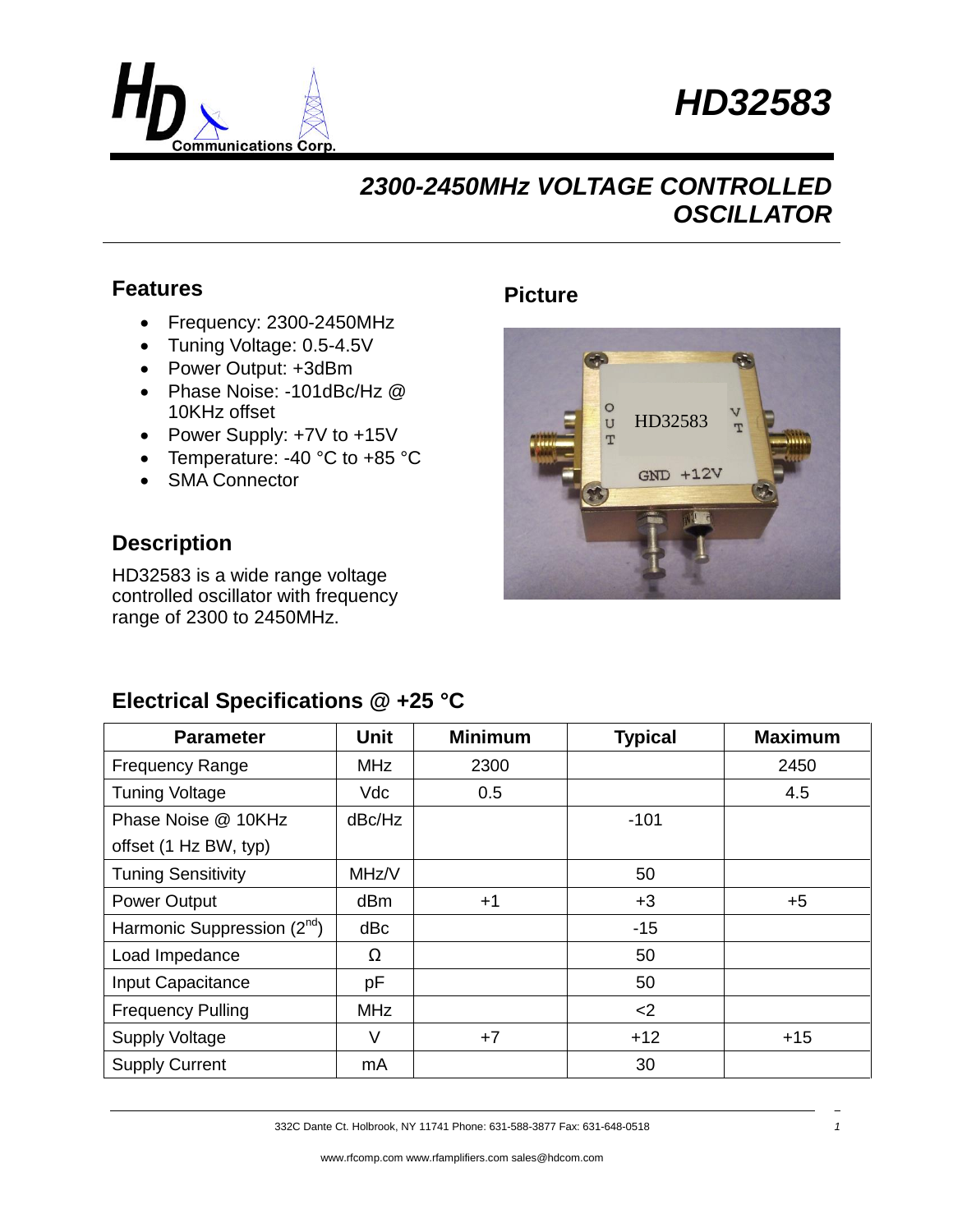



| Range<br>$\sim$<br>Jperatino<br>Terno | $\lambda$ | $-1$ |  |
|---------------------------------------|-----------|------|--|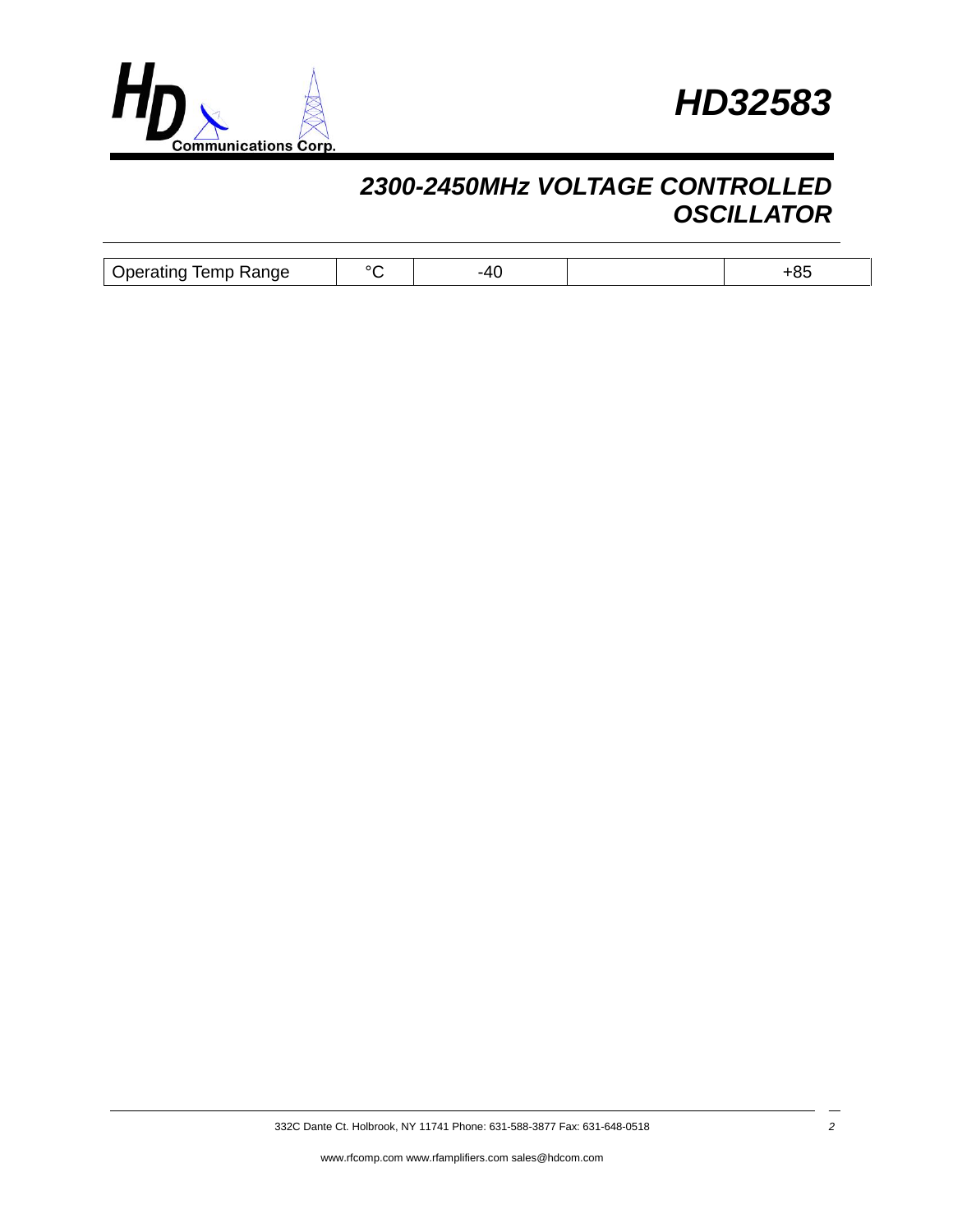



### **Typical Performance @ +25 °C**

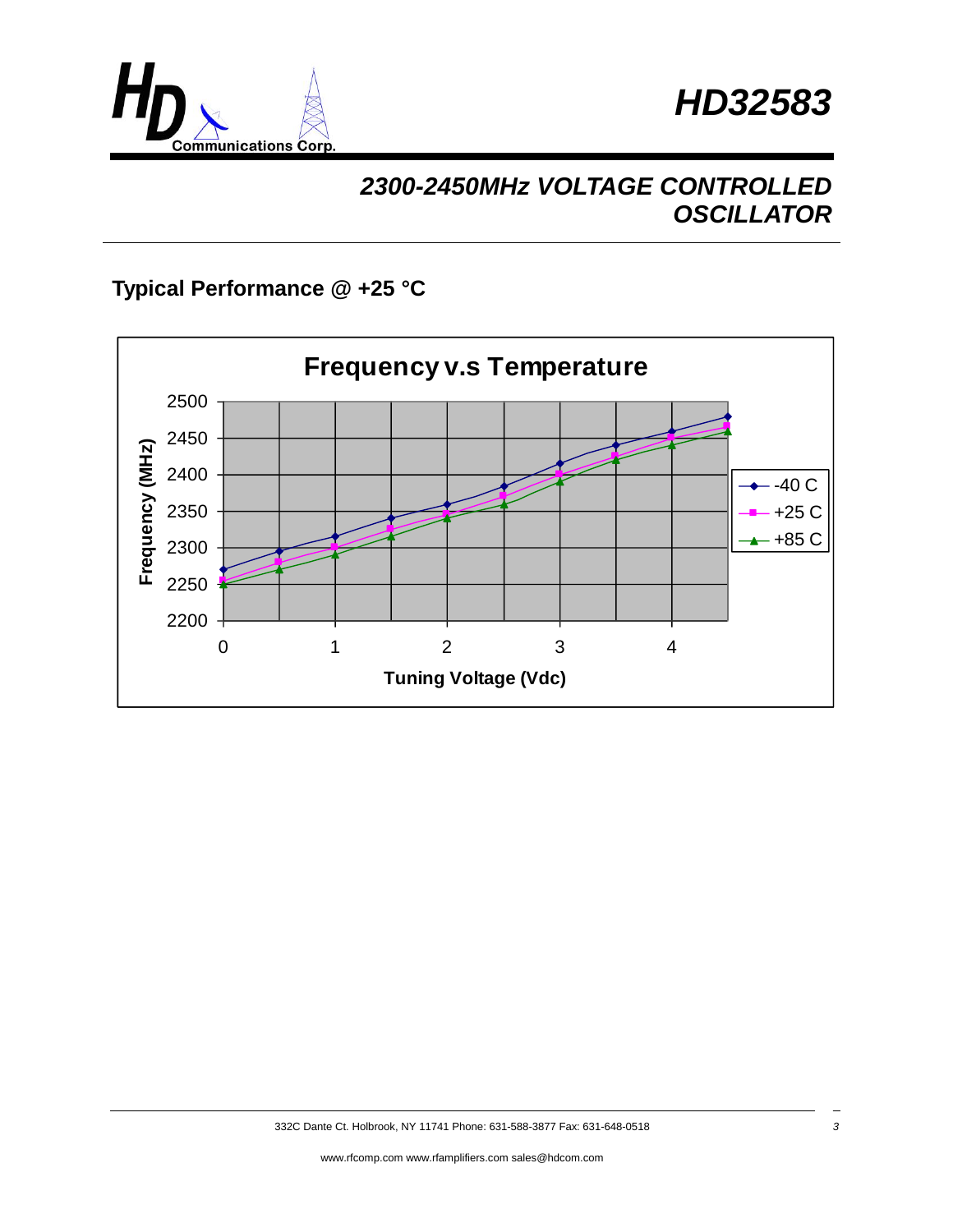